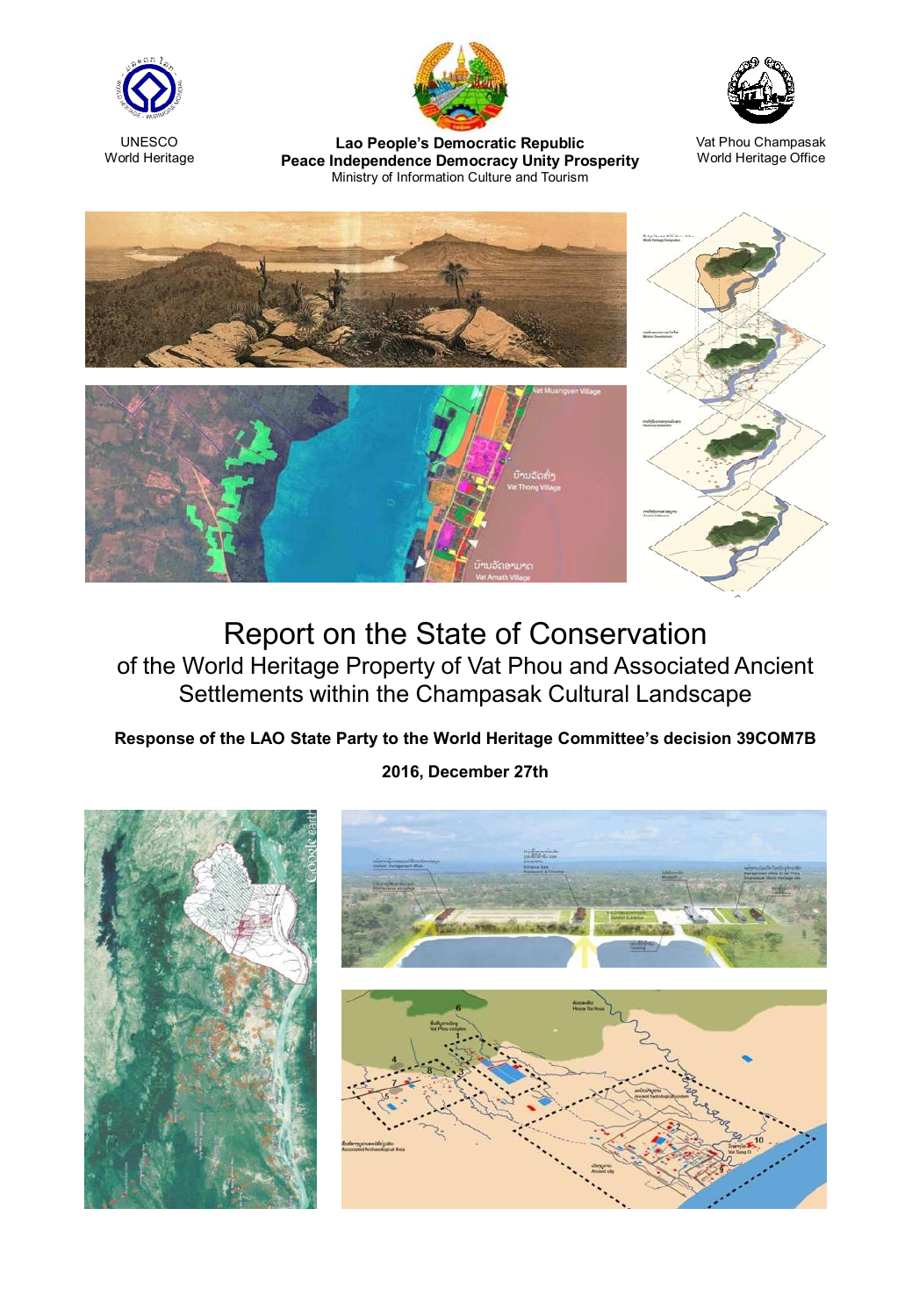## Lao PDR Report on the State of Conservation of the World Heritage Property of Vat Phou and Associated Ancient Settlements within the Champasak Cultural Landscape

- 2016, December  $27<sup>th</sup>$  -

This report has been realised by the World Heritage Site Office of Vat Phou Champasak for the National Commission for UNESCO to establish the response of the Lao State Party to the World Heritage Committee's decision 39COM7B, adopted at its 39<sup>th</sup> session in Bonn (UNESCO, 2015).

Having considered and examined the above decision, the Lao State Party, would like to clarify each item as follows:

| Decision 39COM7B                                                                                                                                                                                                   | Lao PDR Report on the State of Conservation                                                                                                                                                                                                       |
|--------------------------------------------------------------------------------------------------------------------------------------------------------------------------------------------------------------------|---------------------------------------------------------------------------------------------------------------------------------------------------------------------------------------------------------------------------------------------------|
| The World Heritage Committee,                                                                                                                                                                                      |                                                                                                                                                                                                                                                   |
| Having examined Document WHC-15/39.COM/7B.Add,                                                                                                                                                                     |                                                                                                                                                                                                                                                   |
| Recalling Decision 38 COM 7B.17, adopted at its 38th<br>session (Doha, 2014),                                                                                                                                      |                                                                                                                                                                                                                                                   |
| Takes note of the findings and recommendations of the<br>3.<br>joint World Heritage/ICOMOS/ICCROM Reactive<br>Monitoring mission to the property;                                                                  |                                                                                                                                                                                                                                                   |
| Urges the State Party to formulate and implement an<br>4.<br>effective and efficient road system before the unmade<br>section of Route 14A is completed and opened to<br>traffic, and requests the State Party to: | 4. The road network project (routes 14A and 14B) and the traffic management<br>requirements adopted by local and national authorities are in line with the<br>recommendations of World Heritage Committee Decision 39.COM 7B, adopted in<br>2015. |
| Limit the use of 14A to light vehicles, residents and                                                                                                                                                              | In order to ensure compliance, an updating of the area roadmap was carried out                                                                                                                                                                    |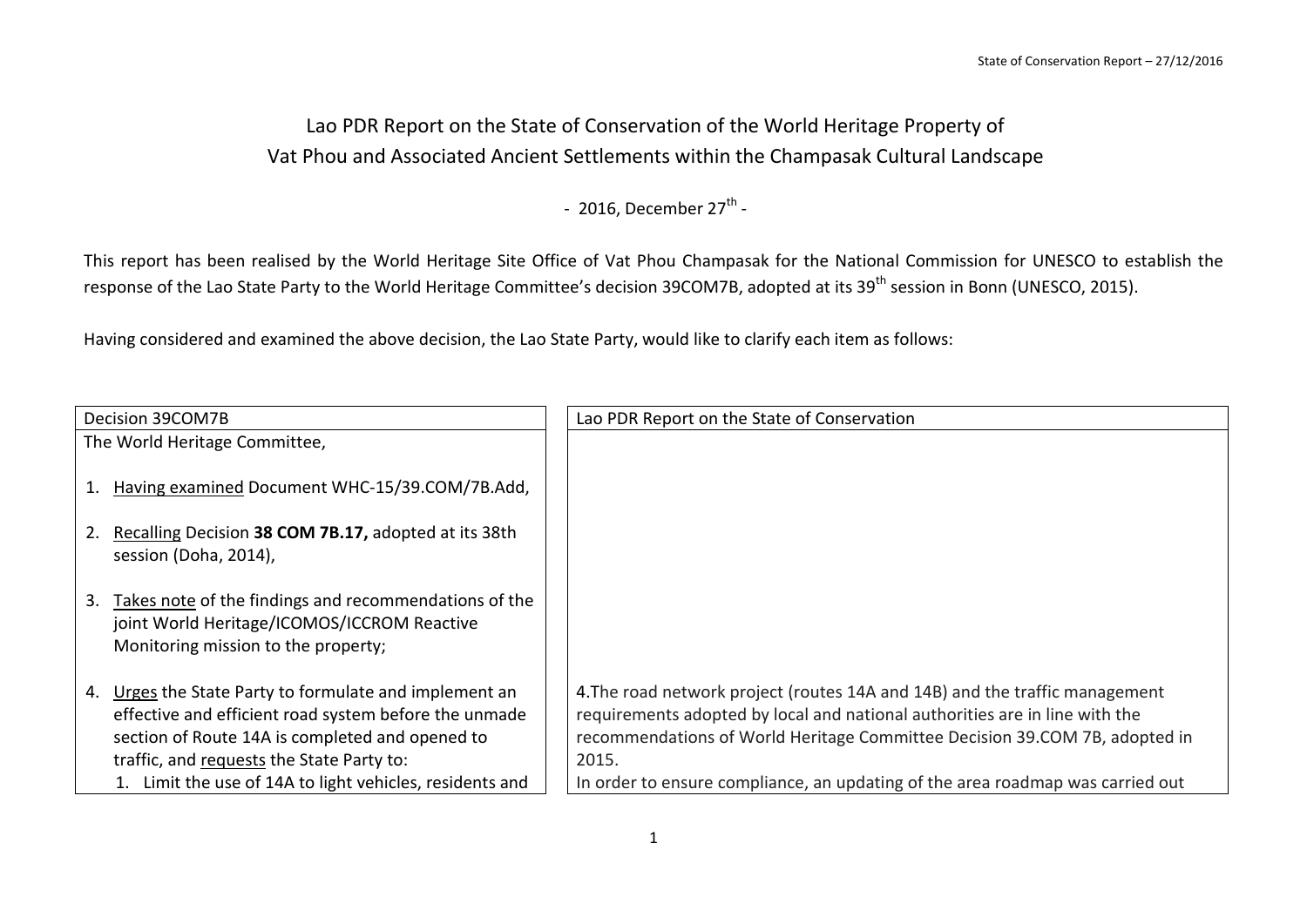visitors only; with Route 14B being used as the international connection for heavy vehicles between southern Lao PDR, Cambodia and Thailand,

- 2. Arrange for tourist coaches to park in designated areas at the northern and southern perimeters of the property,
- 3. Limit the use of the district road through Champasak town and the Ancient City to light traffic generated by the villagers themselves,
- 4. Analyze and justify the need for proposed additional local roads,
- 5. Complete Route 14A according to the original alignment 24 metres from the north-west corner of the fourth enclosure wall of the Ancient City, rather than according to the proposed realignment 100 metres from the corner;
- 5. Regrets that in spite of previous recommendations a number of new constructions have been undertaken in the monumental complex, without overall site planning, thus contributing to the haphazard densification of the main monumental complex;

(see document attached as Annex 1 dated 20/10/2015), on the basis of the decision of the Interministerial meeting which was held in Pakse on 10 October 2015 and confirmed by the Interministerial meeting at the national level held at the Ministry of Public Works and Transport in Vientiane on 11 March 2016. This road network and traffic management scheme was incorporated into the final document of the Champasak Cultural Landscape Master Plan approved by the provincial Government on 18 February 2016 and endorsed by the Ministry of Public Works and Transport on 19 May 2016.

5. Light and temporary buildings intended for the reception of visitors were installed as a matter of urgency following the fire that devastated the Vat Phou Monument reception hall (sala) at the beginning of 2015. This building had been built in 2002. Following the fire, the Ministry of Information, Culture and Tourism decided to not rebuild the sala, considering that its central position in the axis of the baray was not appropriate for the preservation of the cultural landscape. A new landscape study of the area of the monument was then launched. This

resulted in a new monument zone plan (see documents dated 07/11/2016, attached in Annex 2a and 2b). This plan for the development of the monument area was approved by the local Heritage Committee on 8 November 2016. The proposal was endorsed by the provincial Heritage Committee on 22 December 2016.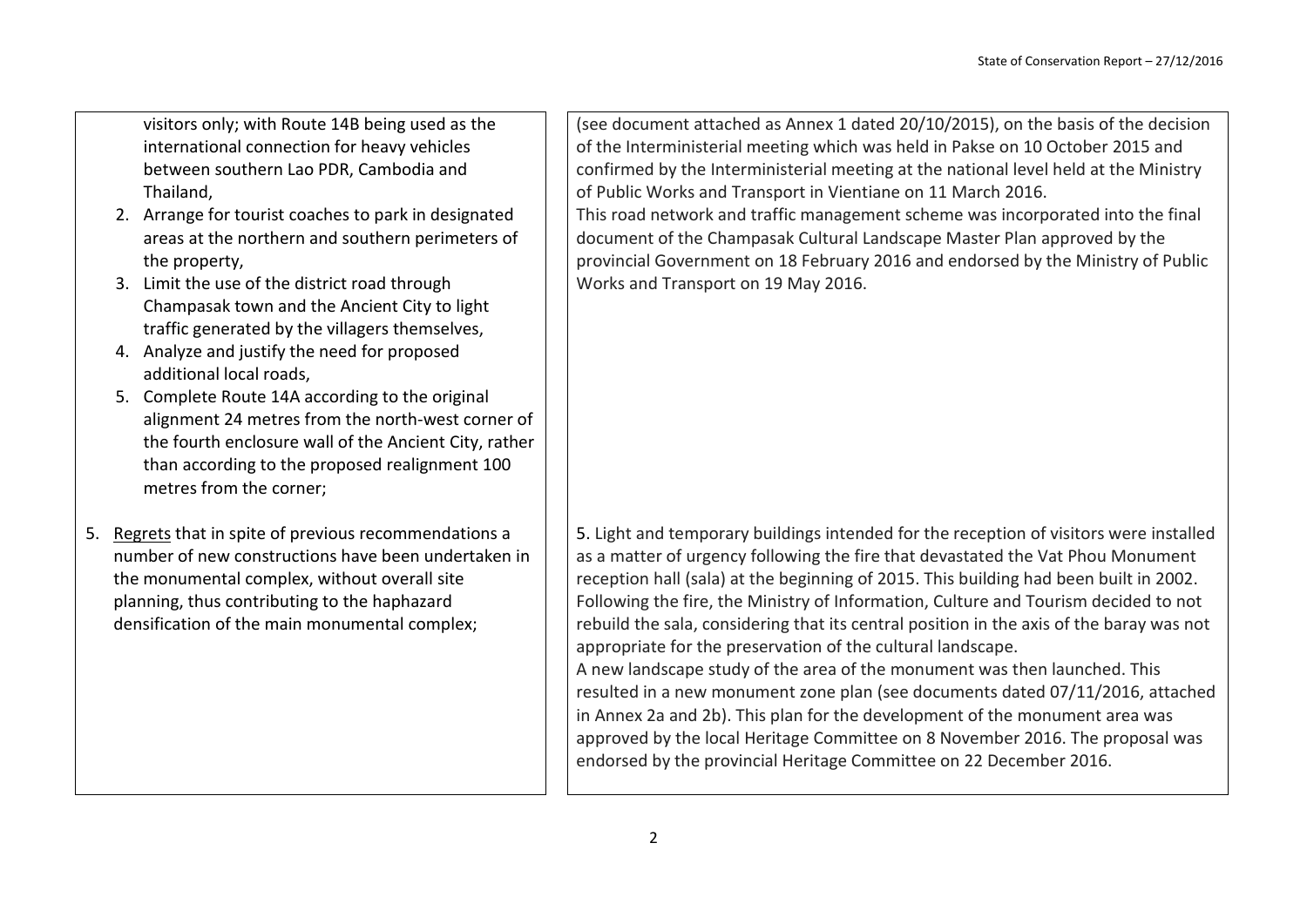- 6. Reiterates its requests to the State Party to develop, as a matter of urgency, a Master Plan based on landscape approach, taking into consideration the nature of the property as a cultural landscape and the buried archaeology, and the attributes of Outstanding Universal Value (OUV), and to
	- 1. Ensure that the local land use zoning plans conform to the Master Plan,
	- 2. Provide within the Master Plan an overall strategic landscape protection and development framework addressing long-term planning issues,
	- 3. Ensure co-ordination with emerging wider territorial plans,
	- 4. Submit copies of the Master Plan to the World Heritage Centre, for review by the Advisory Bodies prior to final approval;
- 7. Also urges the State Party ensure the provisions of the management plan are put in place and reflect the OUV of the property, as well as to render it more practical and operational by including, among other things, an improved monitoring framework;

6. In accordance with what had already been announced in the previous report on the property's state of conservation sent by the State (report dated 24/02/2015), the Master Plan has been studied since 2012 and received significant support from international experts, scientific research organisations and various universities. The landscape dimension is at the heart of the study of this Master Plan which takes into account a vast territory, three times larger than the classified site, going from Ban That to Pakse.

The Master Plan was carried out in conjunction with the realisation of construction and zoning regulations, designed at a level of precision 4 times more accurate than of the Master Plan. Consistency between the various documents was ensured throughout the procedure and is explained in the third part of the Master Plan report.

The development process has seen several phases marked by intermediate approvals in 2014 and 2015, so as to ensure urgent safeguard measures, while leaving time for the consultation process of the concerned villages and the various public services. This process, which is summarised on page 85 of the Master Plan report, is attached in Annex 3. The complete final document was approved by the Provincial Government on 18 February 2016 and endorsed by the Ministry of Public Works and Transport on 19 May 2016.

7. The provisions of the Management Plan were specified in the Action Plan, to make them more practical and ensure that the actions reflect the site's Outstanding Universal Value. This Action Plan was carried out under the supervision of the UNESCO Bangkok Office, with the contribution of the UNESCO expert Mr. Christopher Young (2005) followed by an update proposed by Mr. Masao Nishimura (2011).

The latest update was completed by the Vat Phou Champasak World Heritage Site Office and discussed with the UNESCO representatives at the International Coordination Meeting held on 4 & 5 November 2013. The approved version, dated 22 April 2014, was presented to the participants at the following International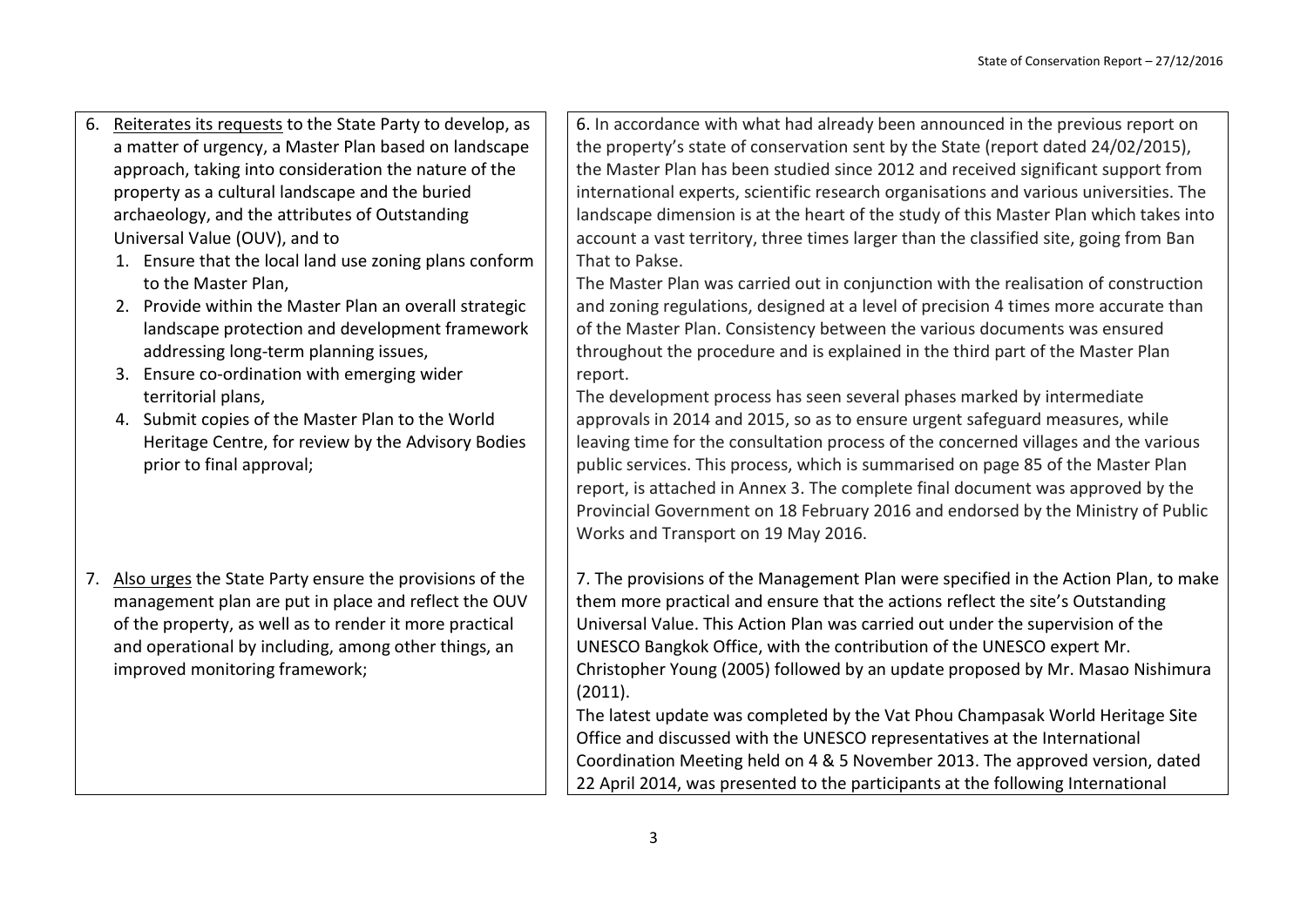8. Notes the need for a clearer definition and understanding of the physical and other attributes of the property that convey its OUV, particularly in relation to the wider cultural landscape and Champasak town. Such consideration should involve meaningful consultation with the local community;

Coordination Meeting, held on 29 December 2014.

The building regulations were accompanied by a decision entitled "Governor's Decree Concerning Implementation of Regulations for the Administration of Construction for the Land Use Plan of the Vat Phou Champasak World Heritage Site", included in all documents approved by the Provincial Government on 18 February 2016. The purpose of this decision is to clarify and render management of the Classified Site and control of the work more operational. This is set out in the third part of the Master Plan report. The validated regulatory documents have been the object of a new explanation and dissemination campaign in the Classified Zone villages, which is scheduled to intensify in 2017.

8. An intensification of the study and definition of the Site's Outstanding Universal Value benefited from the contribution of experts and scientists to the exhibition's content development subsidised by the World Heritage Centre, with support from Japan and placed in the new Vat Phou Heritage Museum Showroom, in 2013. As a result of this work, a proposal for an amendment to the revision of the Statement of Outstanding Universal Value of the Property was drawn up by the Vat Phou Champasak World Heritage Site Office, drawing on the work of ancient Khmer heritage and landscape experts.

This proposal was approved by the Minister of Information Culture & Tourism and the Deputy Prime Minister, President of the National Heritage Committee, on 24 October 2014. It was forwarded to the World Heritage Centre by the National Commission for UNESCO on 5 December 2014.

The attributes of the Outstanding Universal Value of the site and their relationship to the cultural landscape and the town of Champasak are set out in detail in the report of the Master Plan approved by the Provincial Government on 18 February 2016.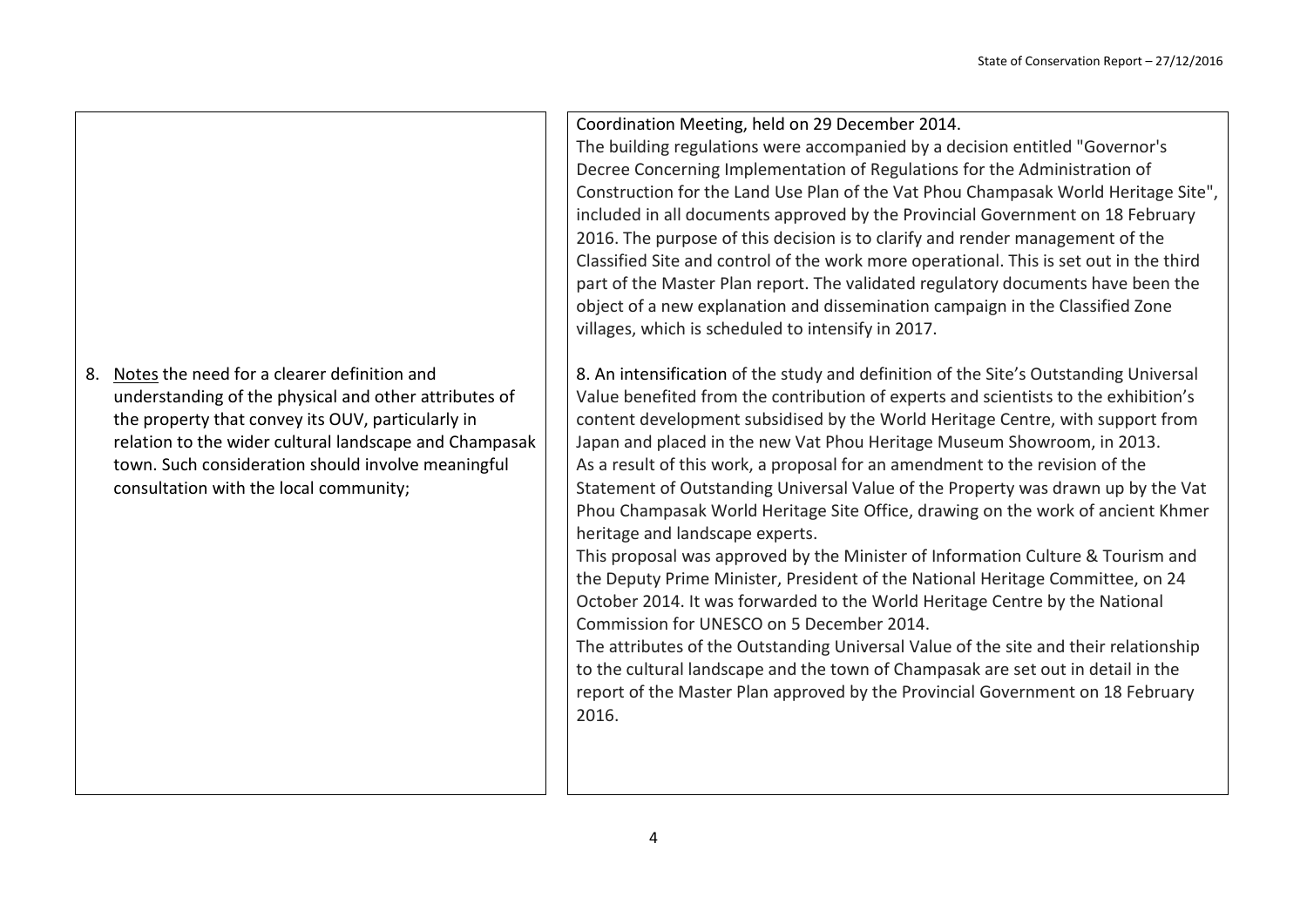9. Recommends to the State Party to further enhance and strengthen inter-agency cooperation, including between provincial and national level authorities, in order to continue to address the conservation and management issues at the property by the Lao PDR National Committee for World Heritage and to ensure that the various committees concerned with the World Heritage property should be convened regularly and their decision-making processes reinforced through provision of greater technical support;

10. Also requests the State Party to submit to the World Heritage Centre, by **1 December 2016**, an updated report, including a 1-page executive summary, on the state of conservation of the property and the implementation of the above, and the remaining recommendations of the reactive monitoring mission, for examination by the World Heritage Committee at its 41st session in 2017.

9. All decisions regarding the management or development of the Classified Site were systematically submitted to the local Heritage Committee and the Provincial Heritage Committee for discussion and approval. This was particularly the case at all stages of the Master Plan revision process and the regulatory documents. The Ministry of Information, Culture and Tourism, which is the supervisory department of the Vat Phou Champasak World Heritage Site Office, takes these decisions into account on the national level.

A point is publicly made concerning the coordination between the Lao stakeholders and the various foreign cooperations that contribute to the classified site's protection and enhancement on the occasion of the International Coordinating Committee of the classified site of Vat Phou Champasak. This committee meets at least once a year and is subsidised in turn by one of the cooperation programmes. The last International Coordination Committee, held on 16 and 17 November 2016, under the dual presidency of the Governor of Champasak Province and the Ambassador of the Republic of South Korea to Laos expressed, in its conclusions, the wish to continue to strengthen in particular the scientific coordination between the different stakeholders.

5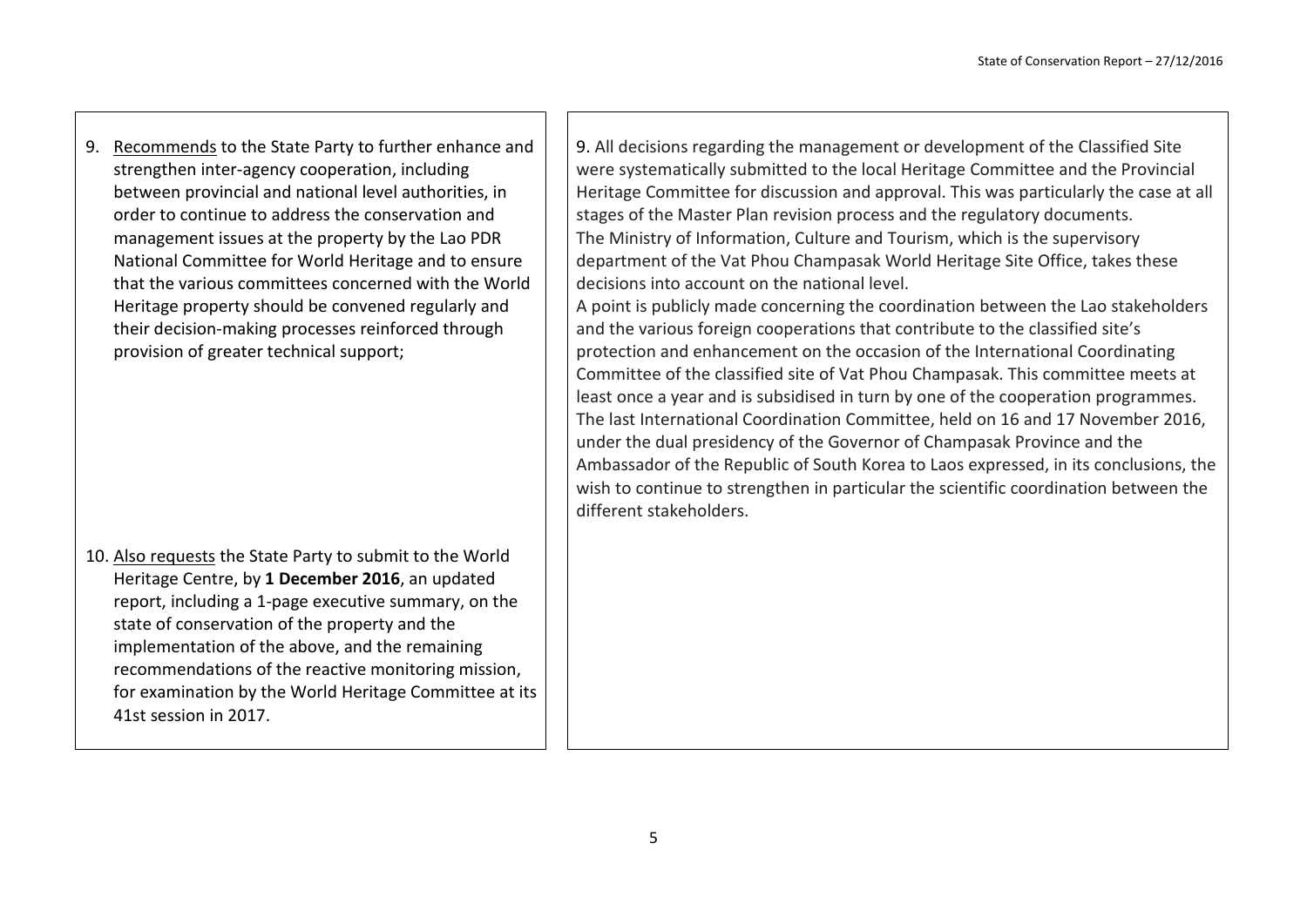Annexes:

- Annex 1: Road network of the Vat Phou Champasak World Heritage Area
- Annex 2a: Monument zone plan (part 1)
- Annex 2b : Monument zone plan (part 2)
- Annex 3: Process of the Vat Phou Champasak urban planning review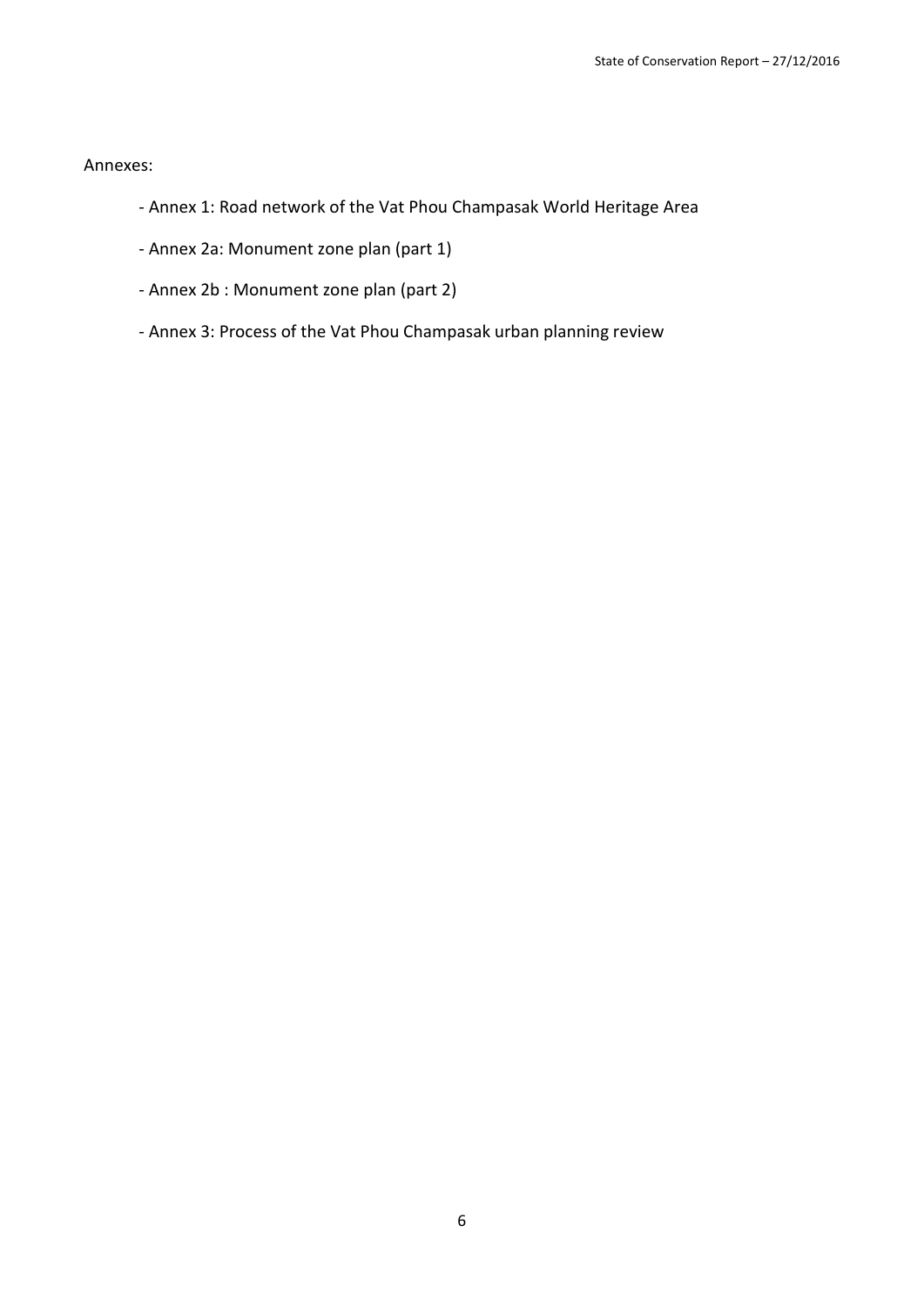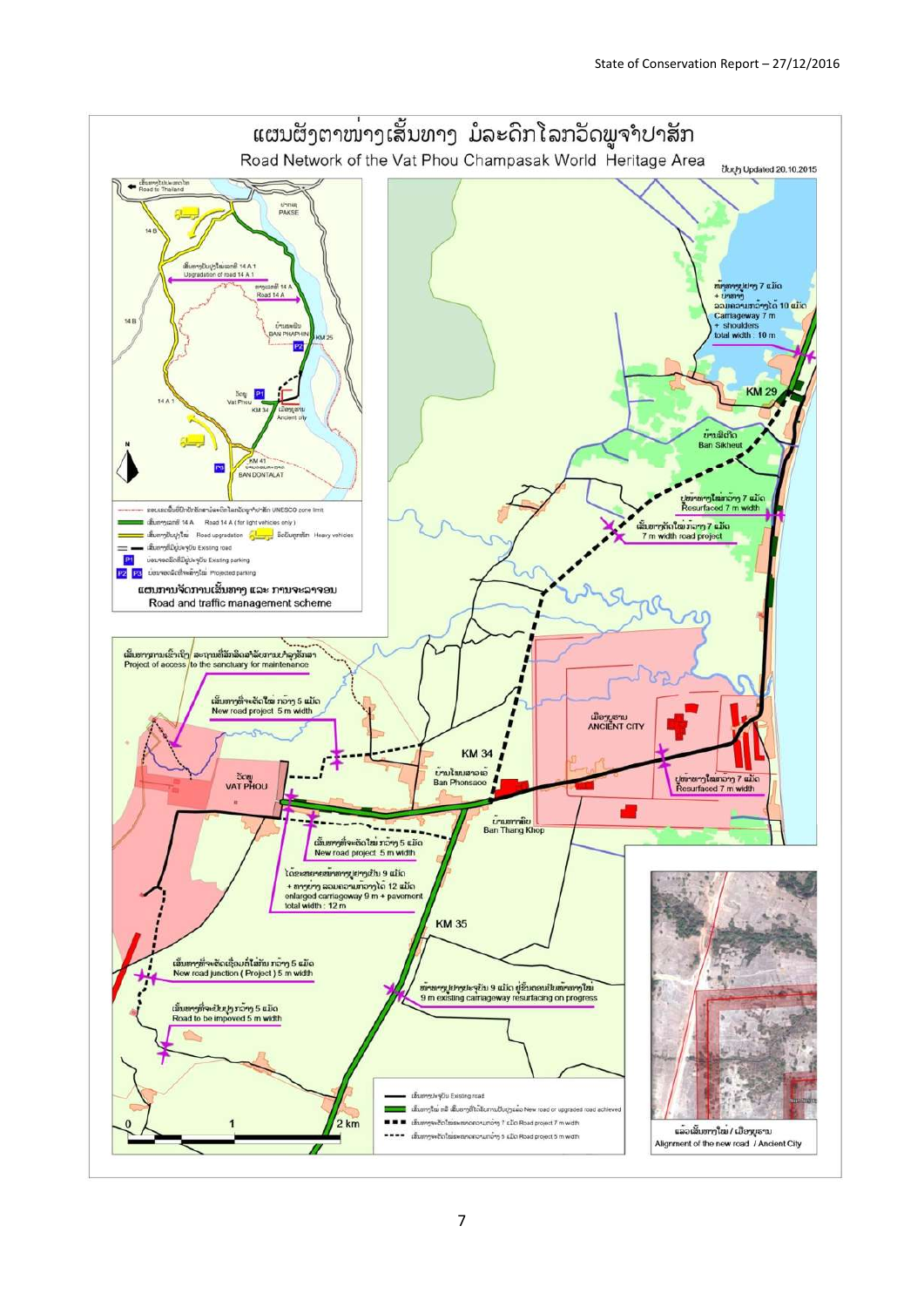

.<br>ນອ້າງກາງເຂົ້າເຂດມໍລະດີກໂລກວັດພູ<br>ster plan of the entrance of the Vat Phou world Heritage site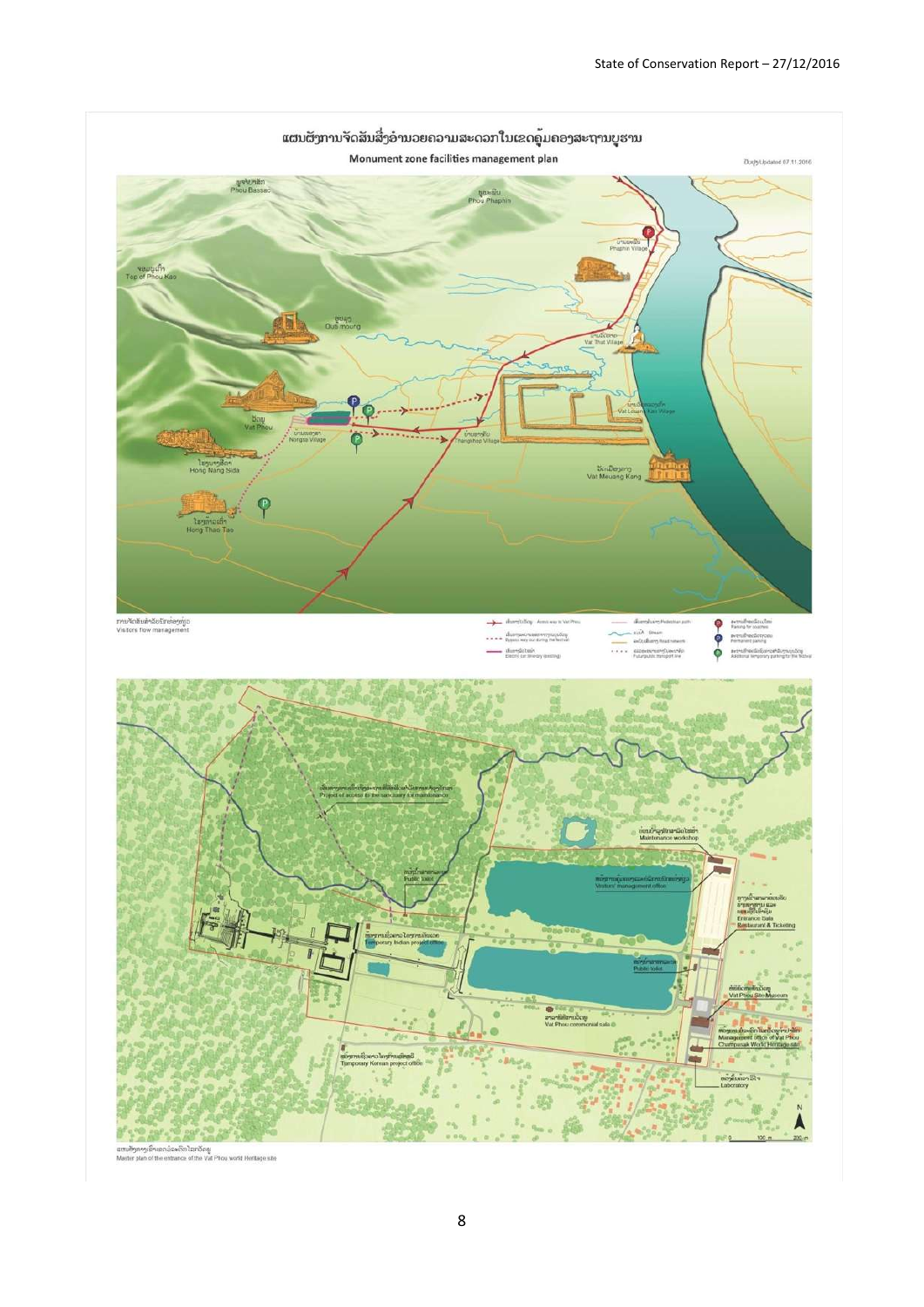